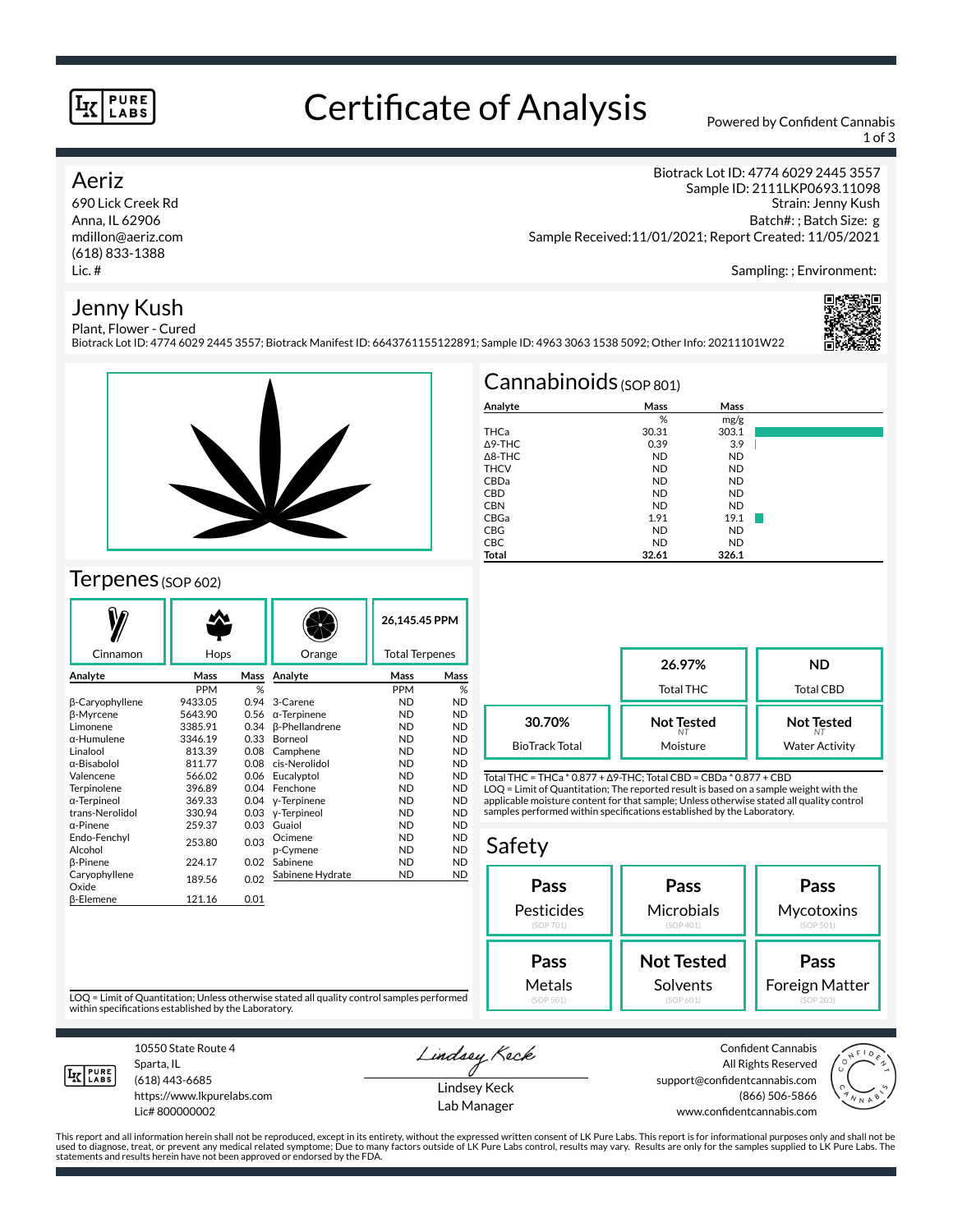#### **PURE LABS**

# Certificate of Analysis Powered by Confident Cannabis

2 of 3

#### Aeriz

690 Lick Creek Rd Anna, IL 62906 mdillon@aeriz.com (618) 833-1388 Lic. #

Biotrack Lot ID: 4774 6029 2445 3557 Sample ID: 2111LKP0693.11098 Strain: Jenny Kush Batch#: ; Batch Size: g Sample Received:11/01/2021; Report Created: 11/05/2021

Sampling: ; Environment:

#### Jenny Kush Plant, Flower - Cured

Biotrack Lot ID: 4774 6029 2445 3557; Biotrack Manifest ID: 6643761155122891; Sample ID: 4963 3063 1538 5092; Other Info: 20211101W22

| <b>Pesticides</b> |      |       |      | Pass          | <b>Microbials</b>                                                                                                                                   |            |                  | Pass          |
|-------------------|------|-------|------|---------------|-----------------------------------------------------------------------------------------------------------------------------------------------------|------------|------------------|---------------|
| Analyte           | LOO. | Limit | Mass | <b>Status</b> | Analyte                                                                                                                                             | Limit      | <b>Mass</b>      | <b>Status</b> |
|                   |      |       |      |               |                                                                                                                                                     | CFU/g      | CFU/g            |               |
|                   |      |       |      |               | Aerobic Bacteria                                                                                                                                    | 10000      | <b>ND</b>        | Pass          |
|                   |      |       |      |               | Bile-Tolerant Gram-Negative Bacteria                                                                                                                | 100        | <b>ND</b>        | Pass          |
|                   |      |       |      |               | Coliforms                                                                                                                                           | 100        | <b>ND</b>        | Pass          |
|                   |      |       |      |               | E. Coli                                                                                                                                             | $\circ$    | <b>ND</b>        | Pass          |
|                   |      |       |      |               | Salmonella                                                                                                                                          | 0          | <b>ND</b>        | Pass          |
|                   |      |       |      |               | Yeast & Mold                                                                                                                                        | 1000       | 147              | Pass          |
|                   |      |       |      |               | TNTC = Too Numerous to Count; Unless otherwise stated all quality control samples<br>performed within specifications established by the Laboratory. |            |                  |               |
|                   |      |       |      |               | <b>Heavy Metals</b>                                                                                                                                 |            |                  | Pass          |
|                   |      |       |      |               | Analyte                                                                                                                                             | <b>LOO</b> | Mass             | <b>Status</b> |
|                   |      |       |      |               |                                                                                                                                                     | DDMA       | DDM <sub>4</sub> |               |

| Analyte  | loc        | Mass       | <b>Status</b> |
|----------|------------|------------|---------------|
|          | <b>PPM</b> | <b>PPM</b> |               |
| Arsenic  |            | <b>ND</b>  | Pass          |
| Cadmium  |            | <b>ND</b>  | Pass          |
| Chromium |            | <b>ND</b>  | Pass          |
| Lead     |            | <b>ND</b>  | Pass          |
| Mercury  |            | ND         | Pass          |

LOQ = Limit of Quantitation; Unless otherwise stated all quality control samples performed within specifications established by the Laboratory.

| Mycotoxins   |     |       |            | Pass        |
|--------------|-----|-------|------------|-------------|
| Analyte      | loc | Limit |            | Mass Status |
|              | PPB | PPB   | <b>PPB</b> |             |
| <b>B1</b>    |     | 0.10  | <b>ND</b>  | Pass        |
| <b>B2</b>    |     | 0.10  | <b>ND</b>  | Pass        |
| G1           |     | 0.10  | <b>ND</b>  | Pass        |
| G2           |     | 0.10  | <b>ND</b>  | Pass        |
| Ochratoxin A |     | 0.10  | <b>ND</b>  | Pass        |

LOQ = Limit of Quantitation; Unless otherwise stated all quality control samples<br>performed within specifications established by the Laboratory.

LOQ = Limit of Quantitation; Unless otherwise stated all quality control samples performed within specifications established by the Laboratory.

10550 State Route 4 Sparta, IL (618) 443-6685

**IK PURE** 

https://www.lkpurelabs.com

Lindsey Keck

Confident Cannabis All Rights Reserved support@confidentcannabis.com (866) 506-5866 www.confidentcannabis.com



Lindsey Keck Lab Manager

Lic# 800000002 This report and all information herein shall not be reproduced, except in its entirety, without the expressed written consent of LK Pure Labs. This report is for informational purposes only and shall not be<br>used to diagnos